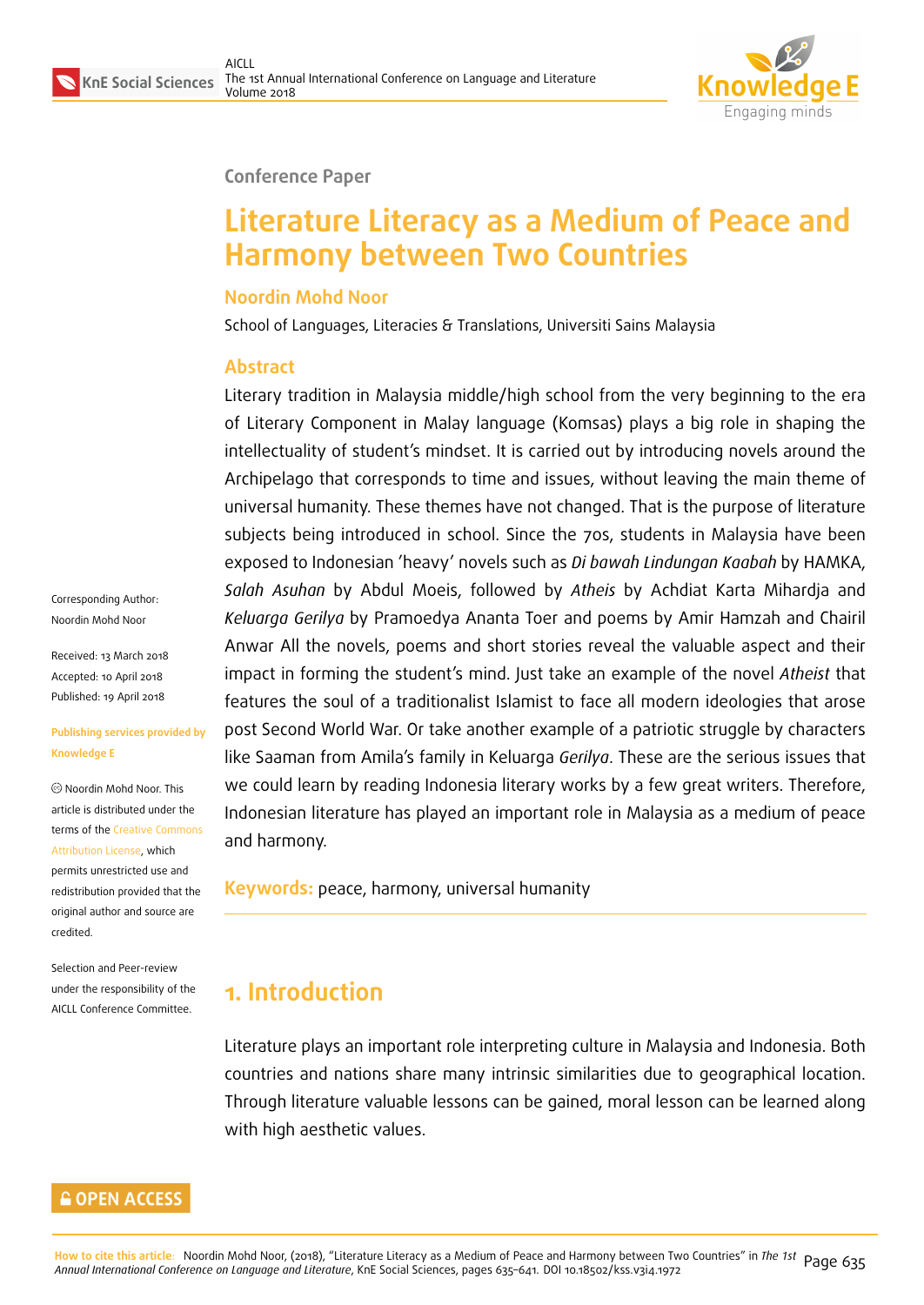



### **1.1. Objective**

- 1. This paper aims to discuss literary literacy in Malaysia. This would answer how literature relates balance sustainability to human beings not only to tend to technical but psychological matters are also important to produce a balanced human being as envisioned by the philosophy of national education ( Kementerian Pelajaran Malaysia).
- 2. To discuss that Indonesia literary works have given its contributions to Malaysian education.

### **1.2. Limitation**

The discussions of this paper are limited to a selected works produced by some great authors from Indonesia, meaning this study only select few Indonesian novels that ever used or studied at school level in Malaysia. This paper also does not apply the complicated literary theory in discussing the selected novels. But I have to admit that I cannot avoid "close reading approach" (Generally anyone who studies literary knows this) in discussing the novels.

### **2. Literature Review**

### **2.1. Education system**

Malaysian education system at one time was separated into two main streams, namely art stream and science stream. Students entering the art stream will have the opportunity to analyze the novels from Indonesia and local writers as well.

Malaysia Literary Philosophy as drafted in 2002 which reads as follows:

Malay Literature Education in Malaysia aims to generate minds and emotions, identity, nurture a nation's culture and cultivate a competitive attitude towards building intellectuals.

*(Pendidikan Kesusasteraan Melayu di Malaysia bertujuan untuk menjana minda dan emosi, mengukuhkan jati diri, menyuburkan budaya bangsa dan memupuk sikap berdaya saing ke arah pembinaan insan bestari (Huraian Sukatan Pelajaran Kesusasteraan)* (*Melayu SPM*, 2002: *hlm.* ii)

The inclusion of literary subjects introduces to the middle and high school students with emotion, positive attitude and building dynamic intellectuals.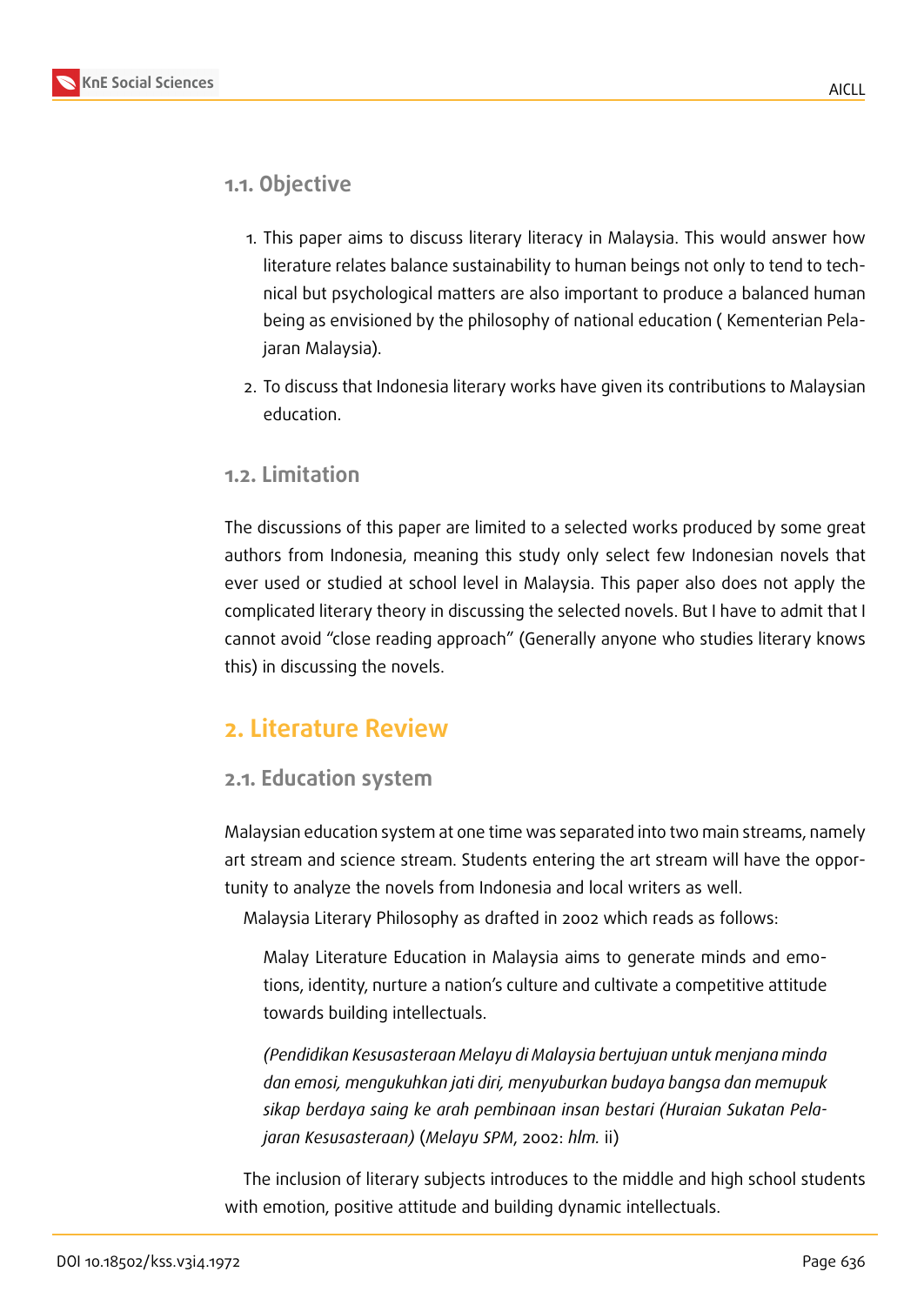### **2.2. Literary works and great writers**

To fulfill the requirement from the ministry of education aspiration promptly, the literature committee for Malaysian school to include some great novels from Indonesia. Among the great writers from Indonesia who are introduced to high school students in Malaysia are Hamka, Abdoel Moeis, Achdiat Karta Mihardja and Pramoedya Ananta Toer.

- Hamka is known through his famous works sas *Tenggelamnya Kapal Van Der Wijck* and *Di Bawah Lindungan Kaabah*.
- Abdoel Moeis through his work *Salah Asuhan*
- Achdiat Karta Mihardja through his work *Atheis*
- Promoedya Anantatoer through his works such as *Keluarga Gerilya* dan *Bumi Manusia*.

These works are read by most art stream pre-university students in Malaysia. As we understood reading literary works is not a kind of reading to fill our free time. These works are analyzed and study either in terms of intrinsic and extrinsic motivation. Students have gained a lot of valuable messages from the great work of these Indonesia writers.

## **3. Discussion**

### **3.1. Values and massages**

Without applying any literary theory, it is hard to digest the moral values and messages at the school level. But somehow students are considered as novice readers able to learn the values and messages presented by writers. From Hamka's works such as *Tenggelamnya Kapal Van Der Wijck* many lessons we could learn, among them well suited to the souls of young people such as the philosophy of love.

The love is expressed through this story is so meaningful, sweet, and exciting. It depicts not an ordinary love; it was not just a love between two souls. It is love born out of the realization that love is from of God that needs to be guarded, nurtured and sown in every soul. This concept of God's gift will not be the same as the false love or the lusty love.

"*Allah yang menjadikan mata dan memberinya penglihatan. Maka Allah pulalah yang menjadikan hati dan memberinya cinta………Cinta adalah iradat*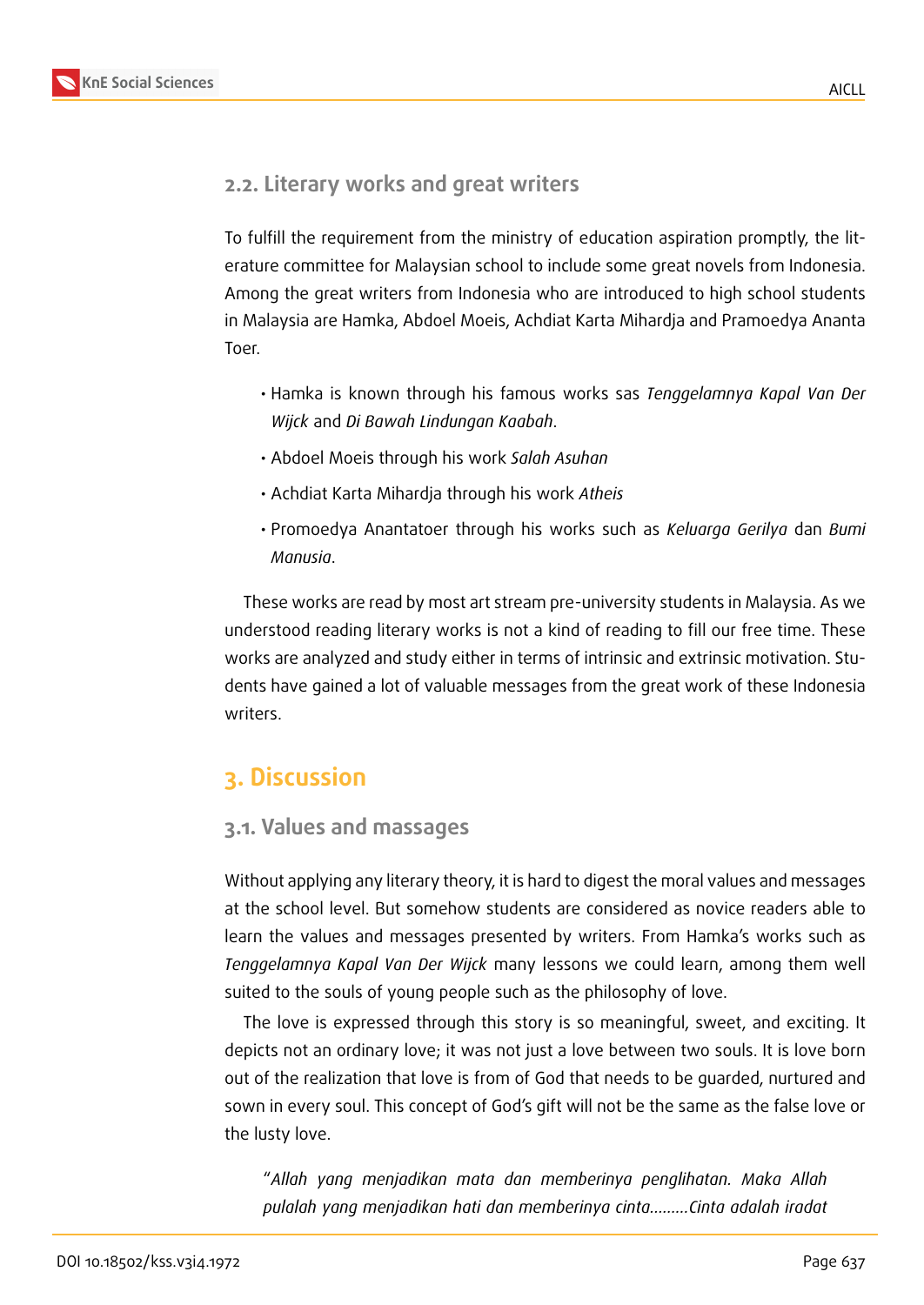

*Tuhan, dikirimnya ke dunia supaya tumbuh." (Tenggelamnya Kapal Van Der Wijck*)

The attributes of al-Rahman and al-Rahim almighty Allah Most Gracious, Most Merciful are nurtured to shape real meaning of love; but man's hands is the one who has fouled and defiled it.

The message learned not be fooled by some peoples who are drifting in the temptation of the evil and place a mistake on love! Love is innocent at all! In Islam it is clear stated in holy Quran verses al-zinaa (do not come to adultery). It is forbidden even the act that close to adultery (*zina*). If you are in love and committing adultery (before officially married), then mistakes are on your shoulders that fail to hold the power of love to subdue the passion of turbulence. These are the concept of love that Hamka conveyed.

Through *Di bawah Lindungan Kaabah*, it is also learned that the novel is full of religious and customary values, once again Hamka confronted some customs are conservative and unfair to human. Hamka depicted the case of ban on high school for girls, and the arranged marriage, determines by family, whereas female characters can only obey. All these messages are high values passed through literature. These two stories related to romance and traditional customs that unfair to human beings share the similarities in life that practiced in Malaysia, the stories particularly impressed especially among Malay readers.

From *Salah Asuhan* we learnt that the novel conveys intrinsic message that at that moment of time Eastern could not be Western. Western education does turn a Minangkabau boy to be Westerner. A local character Hanafi with Western (Dutch) education married Corrie du Busse a Westerners and the marriage was not an ideal marriage because Eastern and Western will not meet similarities. They fall in love with each other but Corrie's father who did not approve his daughter to marry with an indigenous man. Their relationship ends with tragedy. The moral of the story educates that marriage without family's consent will not end happily. This message educates young peoples to respect and consider family's approval before marriage. This story is related to life in Malaysia as well, where sometimes ago when Malay boys who had acquired English education believe that they were also English and no longer belongs to Malay society, but in reality they are still considered unequal to English.

*Atheist* of Achadiat motivates higher level of thinking. The faith of Islamic background highlights how young man focuses to convert his atheist friend to Islam; it is a story about friends who chose to become an Atheist, influenced by Marxism.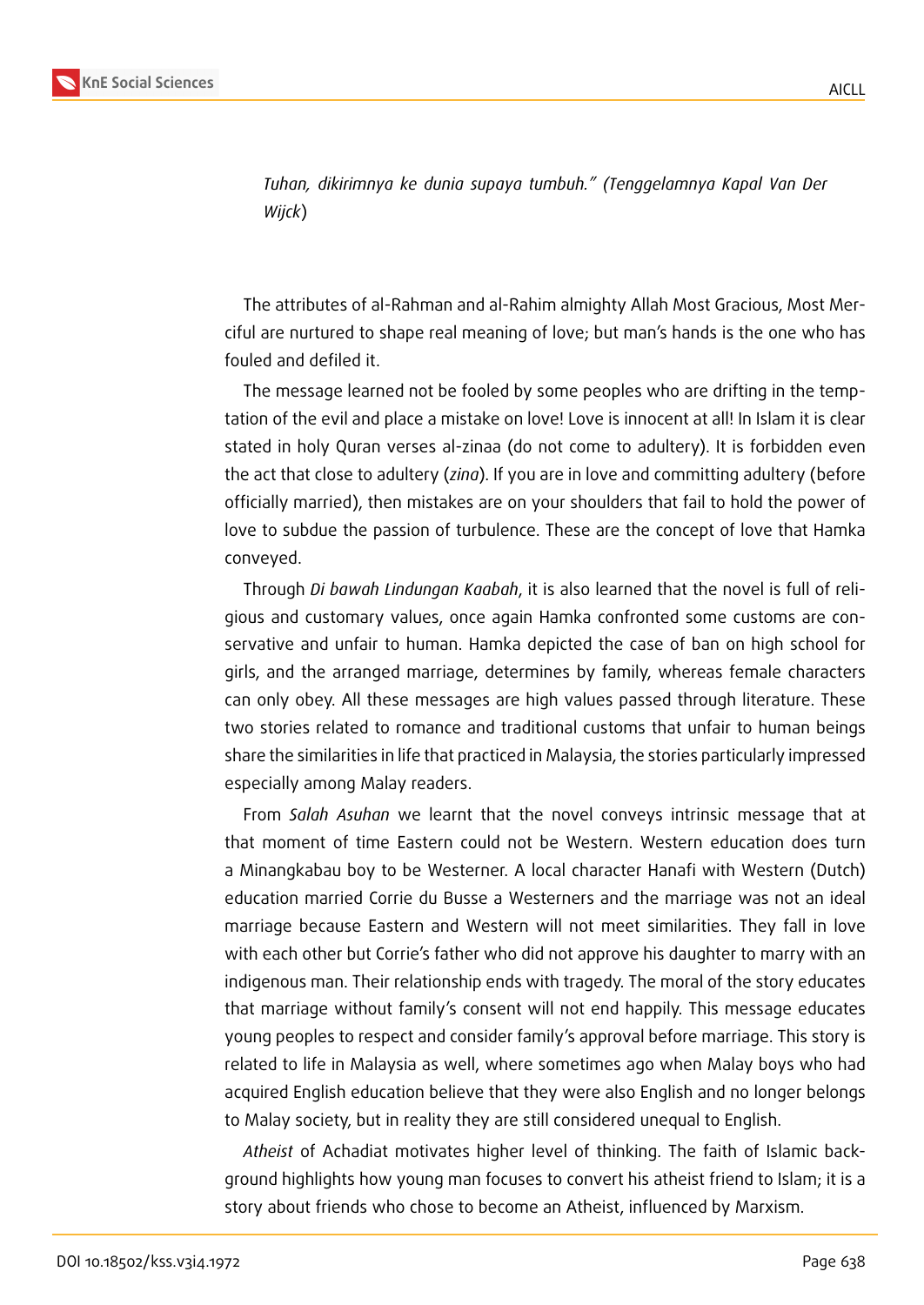

This *Atheis* novel is very well used as a material to convey the message to the students about the complicity and atheist beliefs have violated the constitution of the country stated in god we trust. The first pillar of Malaysia's constitution is the belief in the god and the official religion of the nation is Islam, although other religions are free to practice and be recognized. Communism and atheist are not recognized.

Pramoedya's novels depict a different issue. Pramoedya depicted struggle for independence and the opposition to Dutch colonizers. *Keluarga Gerilya* has captures peoples are struggle for independence. The illustration of life's agonies experienced by the colonized is the issue that Pramoedya highlighted. The *Keluarga Gerilya* is full of life lessons. The description of the nation's struggle, nationalism, the lives of the people and the principles are held firmly in a very difficult condition. These are the messages that can be drawn from the story of Pramoedya's novel. The younger generation has never experienced living under colonialization. This story motivates readers appreciate life as an independent nation.

The studies made on these novels are simples. This is due to the paper is only intended to share some information that literary literacy and works from Indonesian authors have also played an important role in Malaysian education system.

The messages that have been obtained from Indonesian authors through great novels have contributed so much lessons to young Malaysian generations. They are very impressed by the literary works from Indonesia. This proves that literature has played an important role in creating a peace and harmonious life between two nations and countries.

Territorial boundary of political power is not seen through cultural relations between Indonesia and Malaysia especially in literature and culture. Literature is not limited to a written works only. Lessons and massages from literary works play a role to unify us in a harmonious life. This will bring us back to remember a history before the interference of Western power, colonialism has drawn up a map of the country's boundaries. All are aware that Indonesia and Malaysia shared similarity in languages and cultures. The narrow nationalism will bring enmity and disturbance to this Malay Archipelago.

### **3.2. Suggestion**

Literature works/products need to be preserved by both countries. Need not to drag it into a debate regarding political boundaries of the country. A huge loss awaits us all if it is not maintained properly. History of literature and culture in both countries are also important as it is our roots. If these two governments recognize these, it will expand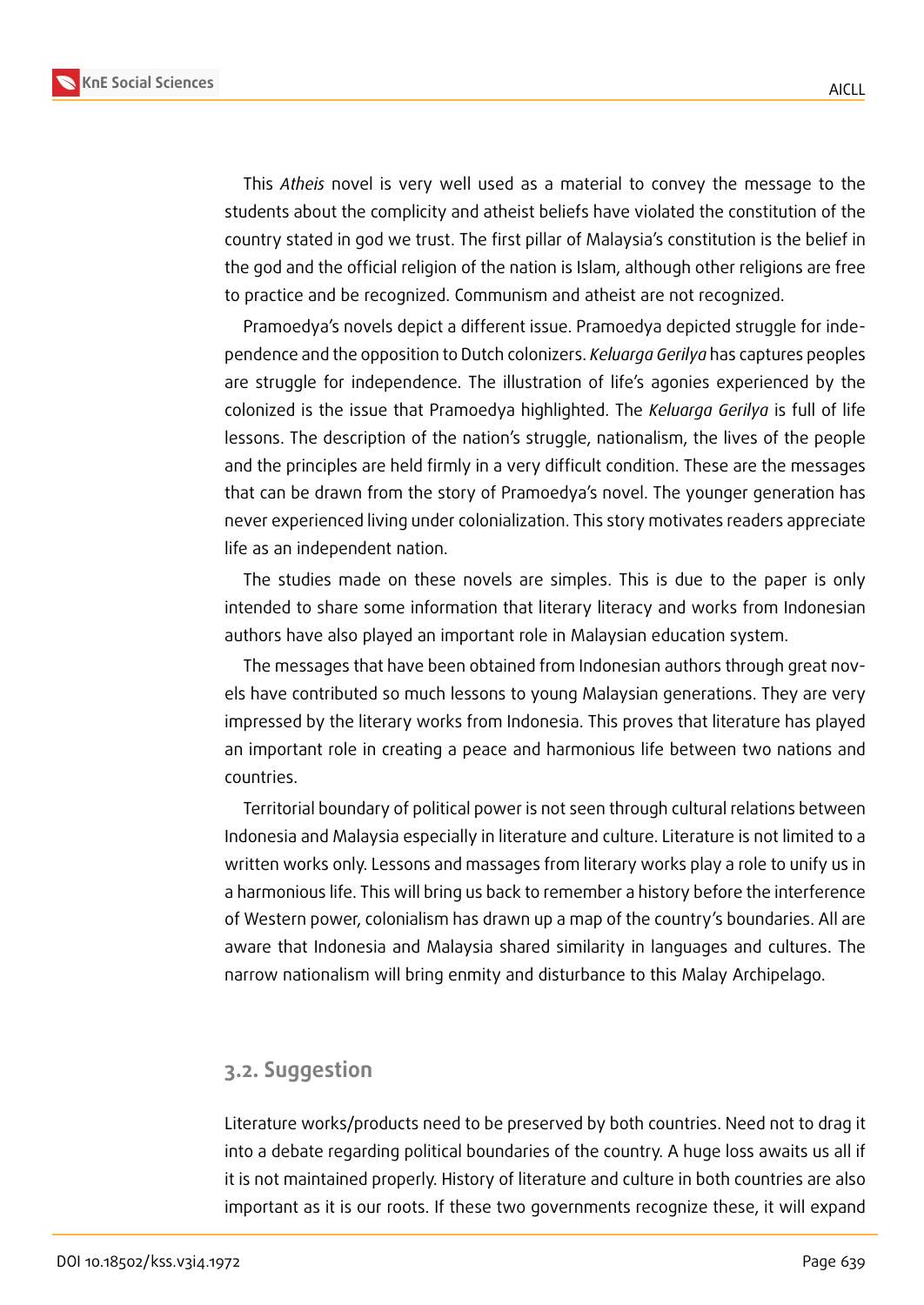

the opportunities for new scholars to carry on doing a research and contributing new ideas in the field of literature in this region.

Besides science and technology, the ministry of education must not ignore literary subjects in the national education system. This is because:

Through Malay literary subjects, students need to have the skills to peer and review various aspects of literature as well as writing literary works. In fact, students are able to master higher language skills because they understand the elements of the mind and the connotative connotations of the mind. (Md Ishak A Rahman Utusan Malaysia 24.3.2013)

It is agreeable that science alone without art literacy will not reach a balance in life. Students studying literature should not be considered as those who do not succeed in pursuing science stream.

Institutions of higher education should take the initiative to open a space for regional literary works. For example, higher education institutions in ASEAN countries should encourage researchers, post graduate students to study literary works such as novels, short stories or poems written by authors from Indonesia, Malaysia, Singapore, Thailand and others.

### **4. Conclusions**

In conclusion, it has been proven through literary works produced by great authors/writers have contribute peaceful and harmonious to both countries that we live in. It is undeniable that the media from both countries sometimes sensationalize the differences when there are misconceptions in some issues or cases. But we still work uses wisdom in solving the problem and maintain the healthy atmosphere.

### **References**

- [1] Achadiat Karta Mihardja (1949). *Atheis.* Jakarta: Balai Pustaka
- [2] Abdul Muis (1928). *Salah Asuhan*. Jakarta: Balai Pustaka
- [3] *Buku Panduan Pendidikan Kesusasteraan Melayu* (1988). Kuala Lumpur: Dewan Bahasa dan Pustaka.
- [4] Anas Hj Ahmad.(1984). *Sastera Melayu Lama Dan Baru*. Kuala Lumpur: Syarikat Cahaya.
- [5] Ann B.Dobie.(2002). *Theory into Practice: An Introduction to Literary Criticism*. Boston: Thomson Wadsworth.